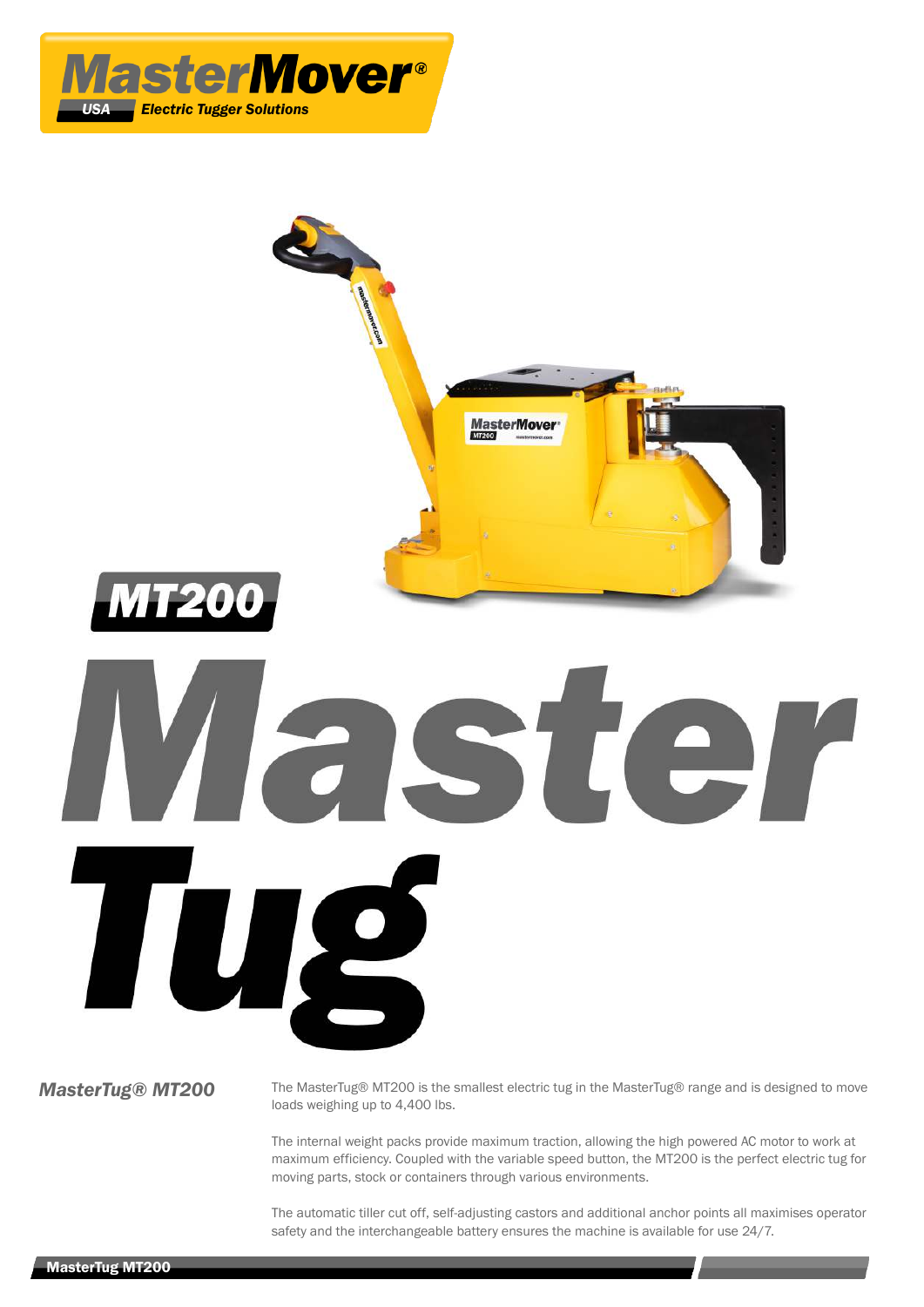

Construction and Mining Equipment

**KeyBenefits** 1 year full guarantee

- Push and Pull any load safely up to 4,400 lbs
- Interchangeable battery for 24/7 operation
- Tiller arm release automatic braking system
- Anti-crush button for operator safety
	- *ProductDimensions*







**SafetyFeatures** See our website for full technical details



Automatic cut off as tiller arm returns to vertical



Anti-crush button

• Internal weight packs for added stability

• Fully customisable and bespoke couplings

• Variable speed controls



Emergency stop button Warning horn







\*"Maximum load weight" is only a recommendation that we arrive at by estimating rolling resistance. Your environment and wheel type may affect this figure which is why we carry out a detailed technical evaluation on every project. All of our calculations include a "safe work load" factor to ensure safe operation in all circumstances.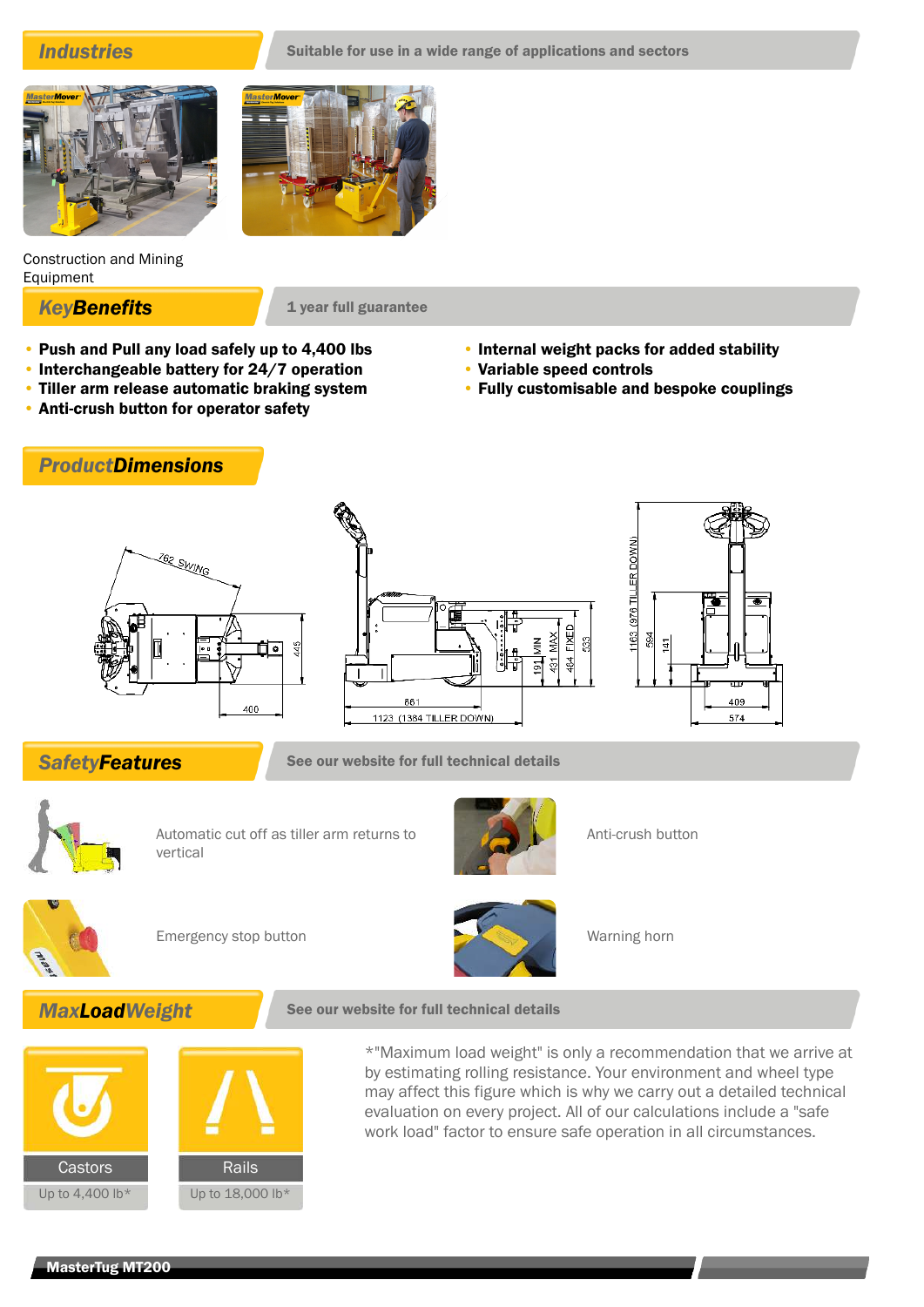| <b>Identification</b> |
|-----------------------|
|-----------------------|

| Product code                      | MT200                |
|-----------------------------------|----------------------|
| Recommended load weight - Castors | 4400 lbs             |
| Recommended load weight - Rails   | 17600 lbs            |
| Machine weight including battery  | 500 lbs              |
| Drive type                        | Electric AC          |
| Parking brake                     | Electromagnetic      |
| Drive wheel type                  | Polyurethane         |
| Drive motor power                 | $1.2$ kW             |
| Controller type                   | AC                   |
| Variable machine speed            | $0.1$ mph $-3.1$ mph |
| Ingress Protection                | IP44                 |

#### Battery options

Battery pack - sealed - 46Ah 24V - interchangeable

#### Charging options

| Charger - internal - 12.5A 24V - 110V-240V |  |
|--------------------------------------------|--|
| Charger - external - 10A 24V - 110V-240V   |  |

### Mast options

Mast - fixed

## Additional equipment

Flashing safety light and motion bleeper Two speed selector switch Lifting and anchoring points Battery protection system

# Male coupling options

Coupling - male - height adjustable box

### Female coupling options

Coupling - female - box